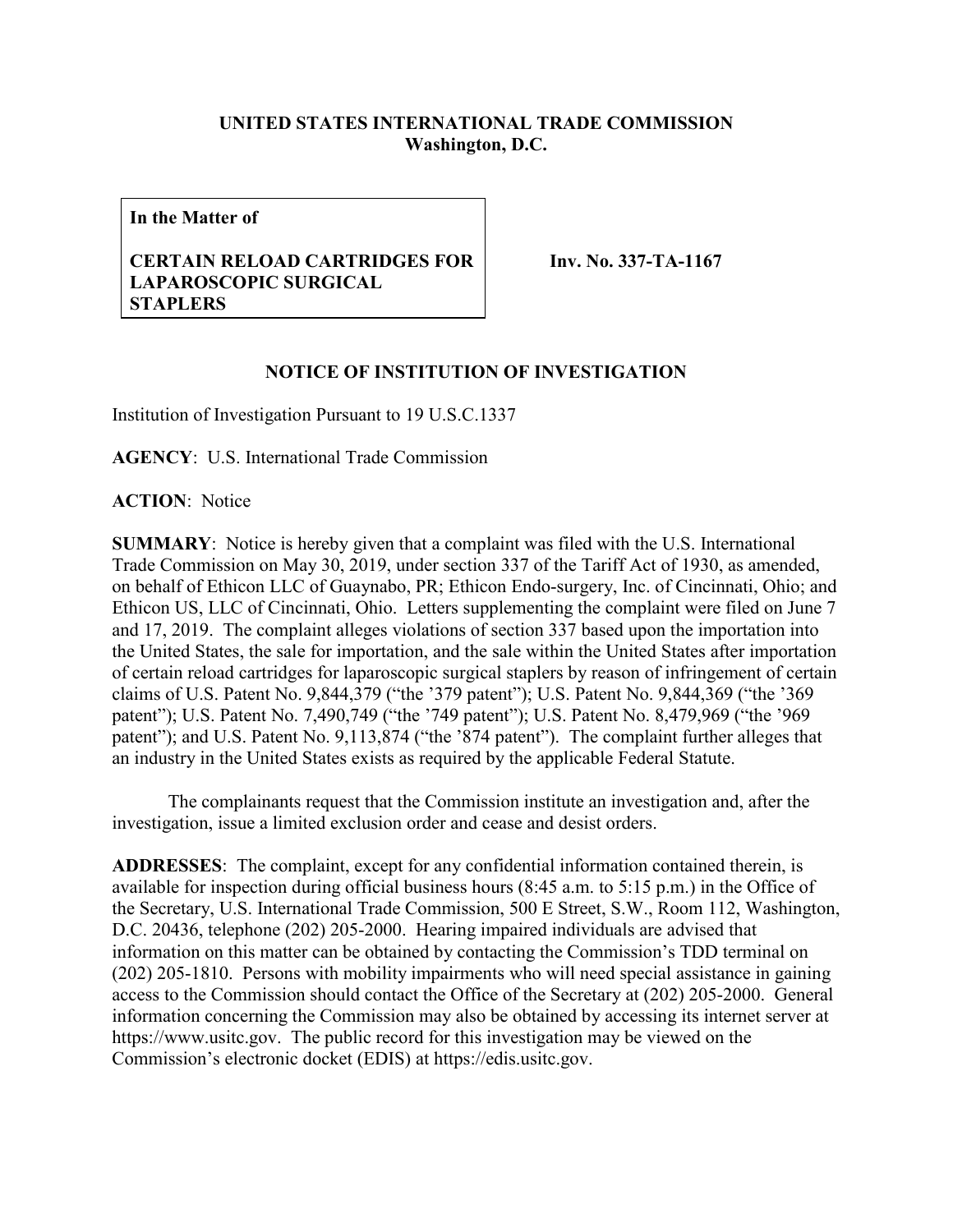**FOR FURTHER INFORMATION CONTACT**: Katherine Hiner, Office of Docket Services, U.S. International Trade Commission, telephone (202) 205-1802.

## **SUPPLEMENTARY INFORMATION**:

**AUTHORITY**: The authority for institution of this investigation is contained in section 337 of the Tariff Act of 1930, as amended, 19 U.S.C. 1337, and in section 210.10 of the Commission's Rules of Practice and Procedure, 19 C.F.R. 210.10 (2019).

**SCOPE OF INVESTIGATION**: Having considered the complaint, the U.S. International Trade Commission, on June 28, 2019, **ORDERED THAT** –

(1) Pursuant to subsection (b) of section 337 of the Tariff Act of 1930, as amended, an investigation be instituted to determine whether there is a violation of subsection (a)(1)(B) of section 337 in the importation into the United States, the sale for importation, or the sale within the United States after importation of certain products identified in paragraph (2) by reason of infringement of one or more of claims 1-3 of the '379 patent; claims 22-23 of the '369 patent; claim 1 of the '749 patent; claim 24 of the '969 patent; and claim 19 of the '874 patent; and whether an industry in the United States exists as required by subsection (a)(2) of section 337;

(2) Pursuant to section 210.10(b)(1) of the Commission's Rules of Practice and Procedure, 19 C.F.R. 210.10(b)(1), the plain language description of the accused products or category of accused products, which defines the scope of the investigation, is "stapler reload cartridges for surgical instruments used in laparoscopic surgical procedures to both cut and staple tissue":

(3) For the purpose of the investigation so instituted, the following are hereby named as parties upon which this notice of investigation shall be served:

(a) The complainants are:

Ethicon LLC 475 Street C, Los Frailes Industrial Park Guaynabo, PR 00969

Ethicon Endo-Surgery, Inc. 4545 Creek Road Cincinnati, OH 45242

Ethicon US, LLC 4545 Creek Road Cincinnati, OH 45242

(b) The respondents are the following entities alleged to be in violation of section 337, and are the parties upon which the complaint is to be served: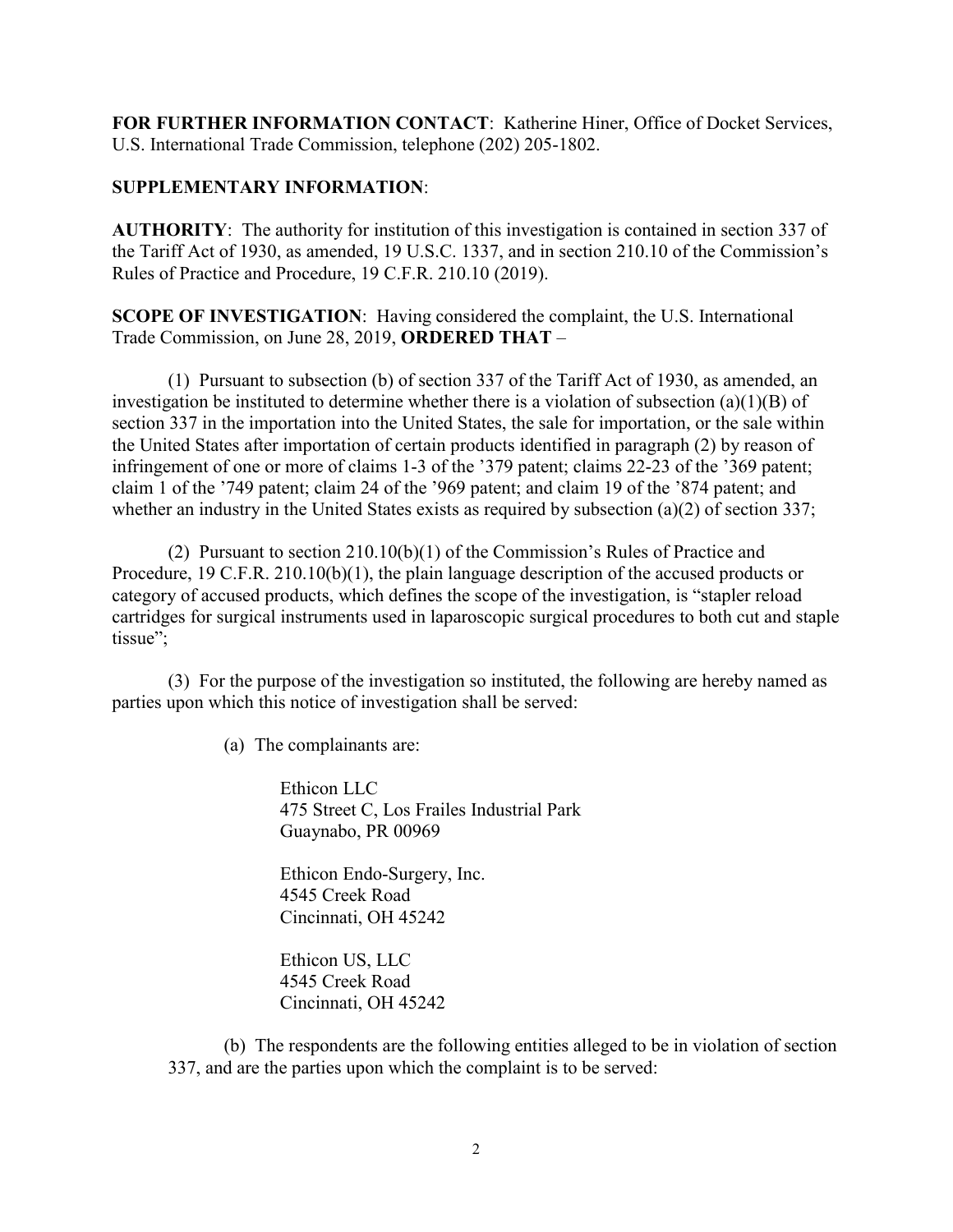Intuitive Surgical Inc. 1020 Kifer Road Building 101 Sunnyvale, CA 94086

Intuitive Surgical Operations, Inc. 1020 Kifer Road Sunnyvale, CA 94086

Intuitive Surgical Holdings, LLC 1020 Kifer Road Sunnyvale, CA 94086

Intuitive Surgical S. De R.L. De C.V. Circuito Internacional Sur #21-A Parque Industrial Nelson Carretera A San Luis R.c., Km 14 Mexicali Baja California, Mexico 21397; and

(4) For the investigation so instituted, the Chief Administrative Law Judge, U.S. International Trade Commission, shall designate the presiding Administrative Law Judge.

The Office of Unfair Import Investigations will not participate as a party in this investigation.

Responses to the complaint and the notice of investigation must be submitted by the named respondents in accordance with section 210.13 of the Commission's Rules of Practice and Procedure, 19 C.F.R. 210.13. Pursuant to 19 C.F.R. 201.16(e) and 210.13(a), such responses will be considered by the Commission if received not later than 20 days after the date of service by the Commission of the complaint and the notice of investigation. Extensions of time for submitting responses to the complaint and the notice of investigation will not be granted unless good cause therefor is shown.

Failure of a respondent to file a timely response to each allegation in the complaint and in this notice may be deemed to constitute a waiver of the right to appear and contest the allegations of the complaint and this notice, and to authorize the administrative law judge and the Commission, without further notice to the respondent, to find the facts to be as alleged in the complaint and this notice and to enter an initial determination and a final determination containing such findings, and may result in the issuance of an exclusion order or a cease and desist order or both directed against the respondent.